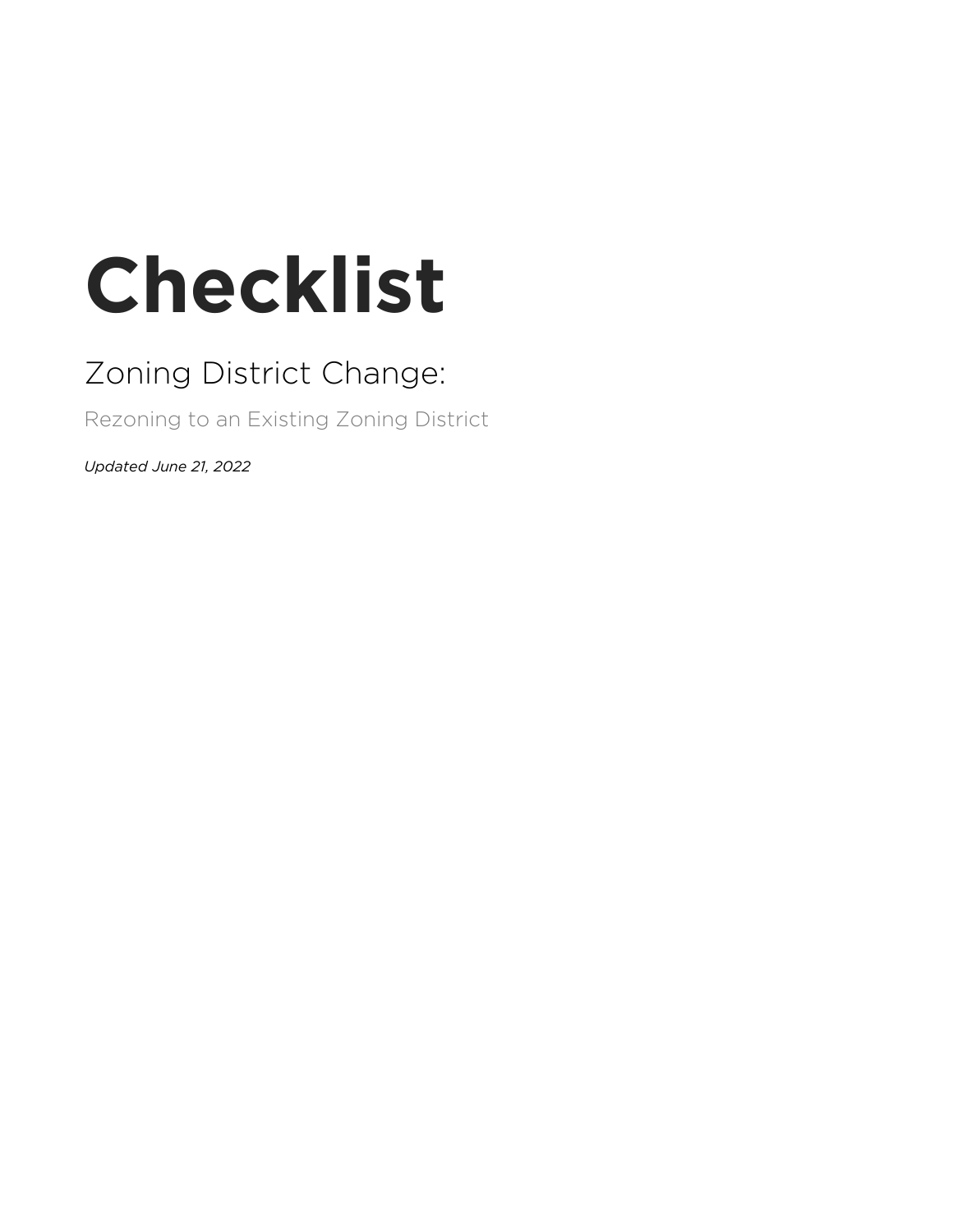### Intent

This guide outlines the application submission requirements for rezoning to an existing zoning district, or a 'zoning district change'. It is intended to provide clarity for applicants on the submission requirements and process for rezoning a site to:

- RR-1, RR-2A, RR-2B, RR-2C, RR-3A or RR-3B (Secured Rental Policy)
- RM-8A or RM-8AN (Cambie Corridor Plan Townhouses)
- I-1C (Mount Pleasant Industrial)

## Before Applying

#### 1 Verify that policy supports your proposal

Review the relevant links and documents provided on the [zoning district change webpage.](https://vancouver.ca/zoningdistrictchange)

Contact Rezoning Centre staff if needed: [rezoning@vancouver.ca](mailto:rezoning@vancouver.ca)

#### 2 Finalize your intended site assembly and zone

Once an application is received and staff review has started, it will not be possible to amend the application. To alter your project, a formal letter of withdrawal and submission of a new application will be required. Ensure that there will be no plans to expand the project site with additional lots. Lots associated with the rezoning application must be consistent with lots at the time of development permit application.

For RR-1, RR-2A/2B/2C and RR-3A/3B applications where there may be more than one applicable zoning option, also ensure the appropriate zoning district has been selected when the rezoning application is submitted.

#### 3 Meet with your tenants

For proposals where there are ten or more existing rental units on site, a tenant meeting with City staff in attendance will be required before a rezoning application is submitted. For projects with less than ten existing rental units, applicants should meet with tenants individually. The intent of these initial meetings is to inform tenants about the intent to redevelop and to provide information on the process and timelines. Note that Notices to End Tenancies are not to be issued at this stage.

- Contact [trp@vancouver.ca](mailto:trp@vancouver.ca) for further advice on tenant relocation and protection.
- Refer to [Renter relocation resources for owners and developers](https://vancouver.ca/people-programs/tenant-relocation-resources-for-owners-and-developers.aspx) and [Tenant Relocation and Protection Policy](https://vancouver.ca/files/cov/tenant-relocation-and-protection-policy-process-and-requirements.pdf) – Process and Requirements.

#### 4 Estimate sewer upgrade costs

City staff will perform a detailed analysis of required sewer upgrades associated with the proposal. To estimate potential upgrades and costing prior to applying, hire a Civil Engineer to complete an analysis of the sewer system.

- Contact [utilities.servicing@vancouver.ca](mailto:utilities.servicing@vancouver.ca) for general advice on utilities
- Refer to [Development Rezoning Enquiry Guidance Document for Sewers](https://rezoning.vancouver.ca/applications/documents/rezoning-enquiry-guidance-for-sewers.pdf)

#### 5 Consider your parking requirements

Applicants have the option of using [Transportation Demand Management](https://vancouver.ca/your-government/parking-bylaw.aspx) (TDM) to lower the minimum requirements for motor vehicle parking. You are encouraged to start planning for TDM early. A TDM plan is not required as part of your rezoning application. However, applications on larger sites may be required to provide a Transportation Assessment and Management Study (TAMS). Refer to the Checklist section and the Development Permit Application Process section for more information.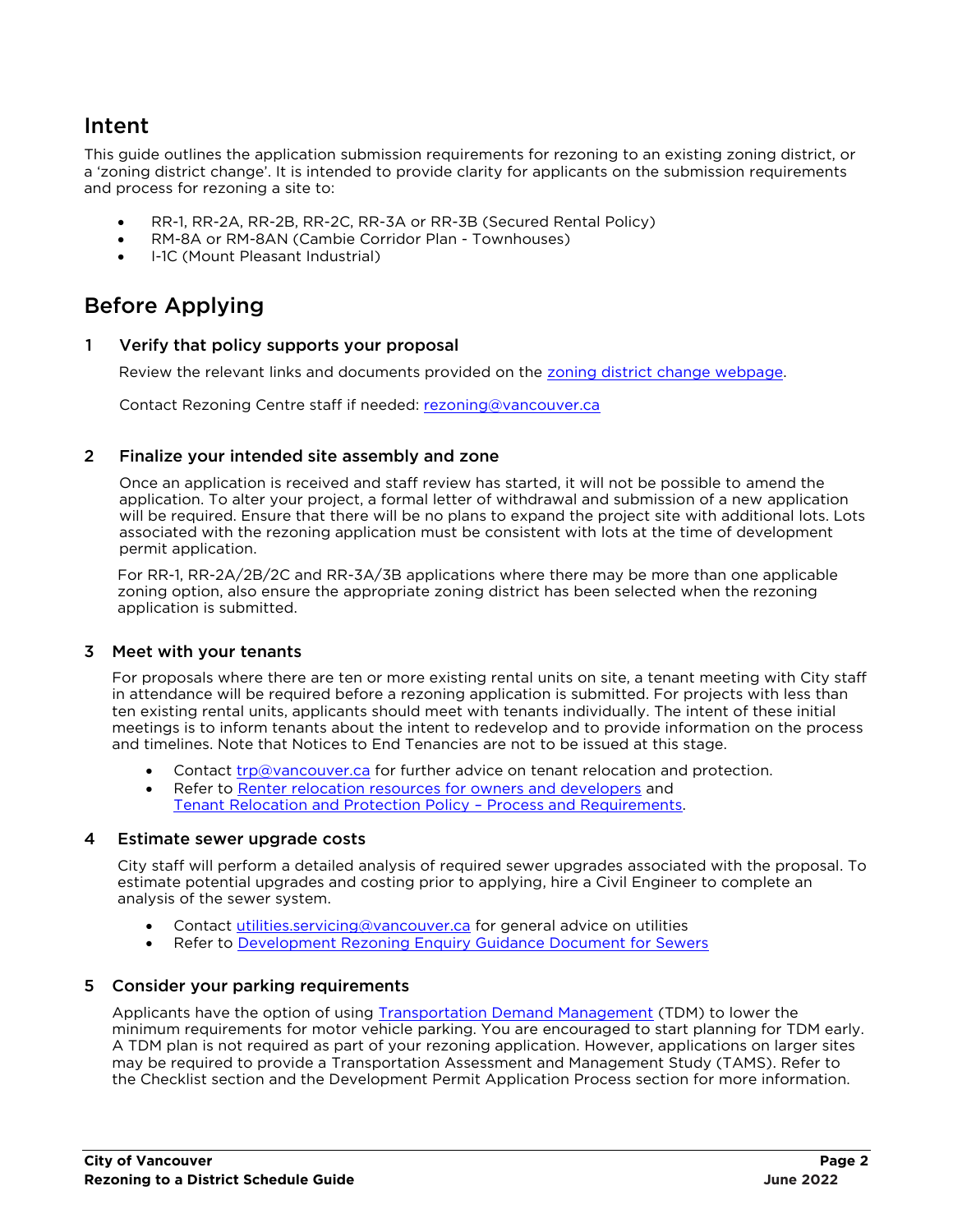#### 5 Determine Development Cost Levy waiver eligibility

Developments where 100% of the residential floor area is secured rental housing and that meet the requirements of the Development Cost Levy by-laws are eligible for a waiver of the City-wide DCL for the rental portion of the development. Rental tenure must be secured through a Housing Agreement, and maximum unit sizes and starting rents requirements apply. Refer to the [Development Cost Levies](https://vancouver.ca/files/cov/development-cost-levies-bulletin.pdf)  [Information Bulletin.](https://vancouver.ca/files/cov/development-cost-levies-bulletin.pdf)

The timing for when an applicant needs to request a DCL waiver varies. For applications to rezone to the RR-2C and RR-3B districts, the DCL waiver request is made at the rezoning application stage. For developments in the RR-1, RR-2A, RR-2B and RR-3A districts, the DCL waiver request is made at the development permit application stage.

Refer to the [Rental Incentive Programs Bulletin.](https://bylaws.vancouver.ca/bulletin/bulletin-rental-incentive-programs.pdf)

#### 6 Review rezoning conditions that may be applicable to your site

All rezonings are subject to legal conditions which are outlined in Appendix B of the rezoning referral report. These conditions are required to be met in order to complete the change to the new zone. Compared to a site-specific CD-1 rezoning, rezoning to an existing district schedule will have fewer rezoning conditions. Refer to the Rezoning Conditions section for more information.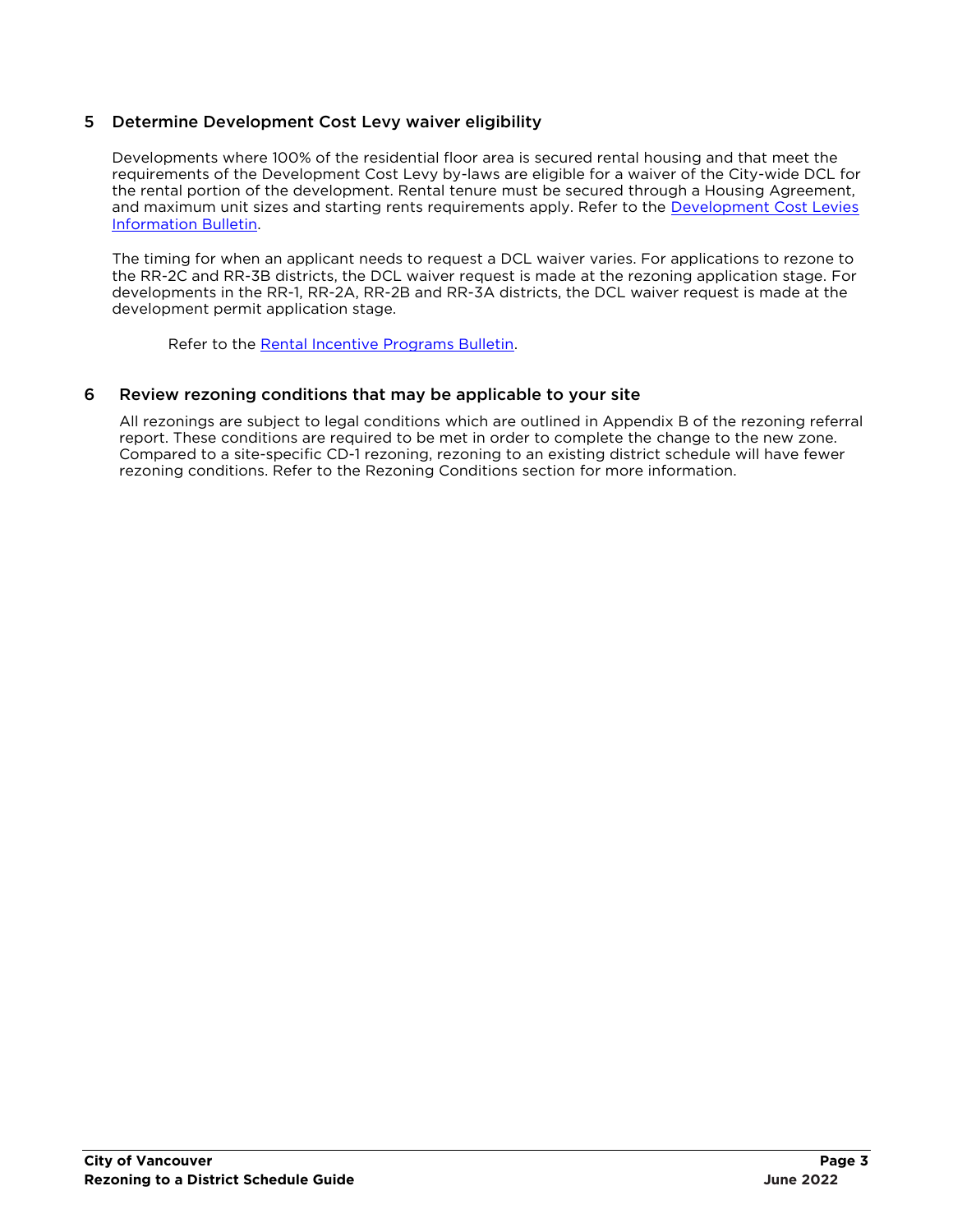## Checklist – Application Materials

This table identifies the materials required for a zoning district change application. Note that additional information may be requested during the rezoning process.

● Required ○ If applicable -- Not required

| Requirement                                 | <b>RR-1.</b><br><b>RR-2A/2B/2C</b><br>or $RR-3A/3B$<br><b>District</b> | RM-8A/RM-<br>8AN<br><b>District</b> | $I-1C$<br><b>District</b> | <b>Notes</b>                                                                                                                                                                                                                                                                                                                                                                               |
|---------------------------------------------|------------------------------------------------------------------------|-------------------------------------|---------------------------|--------------------------------------------------------------------------------------------------------------------------------------------------------------------------------------------------------------------------------------------------------------------------------------------------------------------------------------------------------------------------------------------|
|                                             |                                                                        |                                     |                           | <sup>1</sup> See: Secured Rental Policy Rezoning Application Form<br>(RR-1, RR-2A/2B/2C or RR-3A/3B)                                                                                                                                                                                                                                                                                       |
| Rezoning<br>application form<br>& checklist |                                                                        | $\sqrt{2}$                          | 3                         | <sup>2</sup> See: Cambie Corridor Townhouse Rezoning Application<br>Form (RM-8A/8AN)                                                                                                                                                                                                                                                                                                       |
|                                             |                                                                        |                                     |                           | <sup>3</sup> See: Mount Pleasant Industrial Rezoning Application<br>Form $(I-1C)$                                                                                                                                                                                                                                                                                                          |
| Rezoning<br>application fee                 |                                                                        |                                     |                           | The application is based on site area and is payable at<br>time of application. Refer to Section 1 (Change Zoning)<br>District (Except to CD-1)) under Schedule 2 of the Zoning<br>and Development Fee By-Law.                                                                                                                                                                             |
| Charge<br>summary                           |                                                                        |                                     |                           | Written summary by a solicitor (on company letterhead)<br>describing each charge on title (except financial charges)<br>and advising whether they are affected by the proposal.<br>Copies of each registered charge document must be<br>included.                                                                                                                                          |
| Title search                                |                                                                        |                                     |                           | Copy of current title search, from the Land Title Office, for<br>each parcel in the proposal.                                                                                                                                                                                                                                                                                              |
| BC company<br>summary                       | $\bigcirc$                                                             | $\circ$                             | $\bigcirc$                | Required for sites owned by a company or society.<br>Corporate search for registered owner confirming legal<br>name of owner. Refer to BC Registries website.                                                                                                                                                                                                                              |
| Rezoning<br>consent by all<br>owners        | $\bigcirc$                                                             | $\bigcirc$                          | $\bigcirc$                | Required for sites owned by multiple owners. Proof that<br>all owners are aware and support the application to<br>rezone their property.                                                                                                                                                                                                                                                   |
| Community-<br>serving Spaces<br>Form        |                                                                        |                                     |                           | Required for sites where community-serving spaces or<br>facilities currently exist or where these uses were present<br>at any time during the previous three years.                                                                                                                                                                                                                        |
| Site disclosure                             |                                                                        |                                     |                           | Refer to Ministry of Environment and Climate Change<br>Strategy website.                                                                                                                                                                                                                                                                                                                   |
| statement                                   |                                                                        |                                     |                           | Residential sites without any previous Schedule 2 uses are<br>also required to complete this form.                                                                                                                                                                                                                                                                                         |
| Phase 1<br>environmental<br>site assessment | $\circ$                                                                | $\circ$                             | $\circ$                   | Required for sites with a history of Schedule 2 activities.                                                                                                                                                                                                                                                                                                                                |
| Development<br>water demands                |                                                                        |                                     |                           | Average day domestic water demands, peak hour<br>domestic water demands and fire flow calculations based<br>on the Fire Underwriter's Survey document, Water Supply<br>for Public Fire Protection (sealed by a qualified Engineer).<br>Contact utilities.servicing@vancouver.ca for further<br>information.<br>Note: Estimated number of units is necessary to calculate<br>water demands. |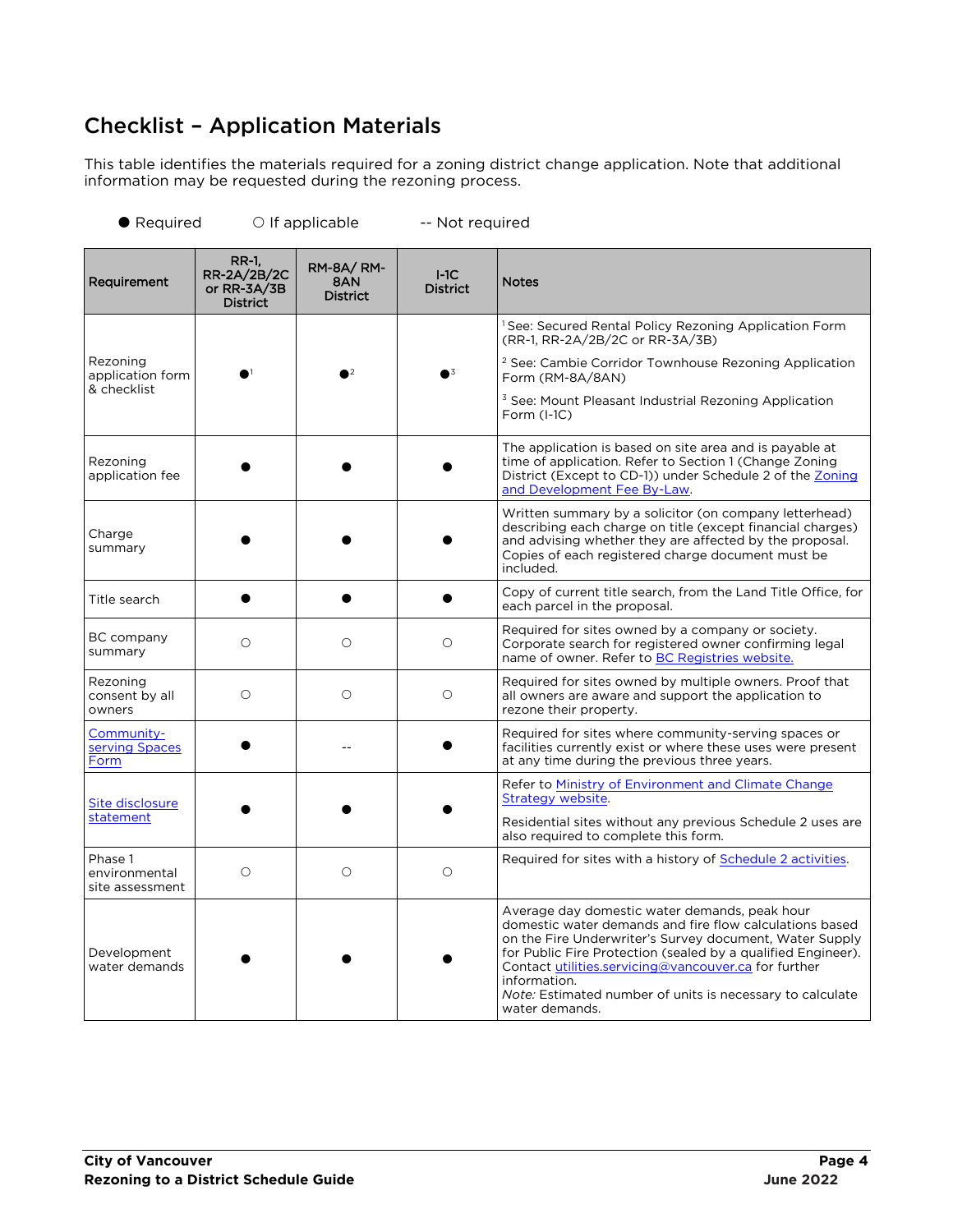| Requirement                                                               | RR-1.<br>RR-2A/2B/2C<br>or RR-3A/3B<br><b>District</b> | RM-8A/RM-<br>8AN<br><b>District</b> | $I-1C$<br><b>District</b> | <b>Notes</b>                                                                                                                                                                                                                                                                                                                                                                                                                                                                                                                                                                                                                                                                                                                                                                                                                                                                                                                                                                             |
|---------------------------------------------------------------------------|--------------------------------------------------------|-------------------------------------|---------------------------|------------------------------------------------------------------------------------------------------------------------------------------------------------------------------------------------------------------------------------------------------------------------------------------------------------------------------------------------------------------------------------------------------------------------------------------------------------------------------------------------------------------------------------------------------------------------------------------------------------------------------------------------------------------------------------------------------------------------------------------------------------------------------------------------------------------------------------------------------------------------------------------------------------------------------------------------------------------------------------------|
| Green and<br>Resilient<br><b>Building</b><br>Measures<br>Package          | O <sup>1</sup>                                         |                                     | O <sup>1</sup>            | A single PDF document containing:<br>ZEBP Rezoning Energy Checklist - version<br>$\bullet$<br>appropriate to the project (Bulletin Section 2.1)<br>Embodied Carbon Design Report (Bulletin<br>Section 2.2)<br>1-2 page summary of resilience strategies<br>(Bulletin Section 2.3)<br>Letter of commitment that confirms the owner's<br>commitment to the requirements of Enhanced<br>Commissioning and Energy System Sub-<br>metering (Bulletin Sections 3 and 4)<br>Refer to:<br>Bulletin: Green Buildings Policy for Rezoning -<br>$\bullet$<br><b>Process and Requirements</b><br>Zero Emission Buildings webpage<br>Note: Near-zero emissions buildings may be eligible for a<br>5% increase in floor space. Refer to Zero Emissions<br>Buildings or contact green.buildings@vancouver.ca for<br>more information.<br><sup>1</sup> Only required for developments containing Part 3<br>buildings as defined by the Vancouver Building By-law;<br>not required when rezoning to RR-1. |
| Preliminary<br>rainwater<br>management<br>plan &<br>geotechnical<br>study |                                                        |                                     |                           | Refer to Rainwater Management Bulletin. Developments<br>subject to Citywide Integrated Rainwater Management<br>Plan requirements for retention, rate control, cleaning and<br>safe conveyance, must include:<br>• Preliminary Rainwater Management Plan (RWMP)<br>describing proposed approach to rainwater<br>management; and<br>• Preliminary geotechnical study supporting<br>assumptions made in the preliminary Rainwater<br>Management Plan.<br>Note: Preliminary building footprint is necessary to obtain<br>site coverage input into the RWMP.                                                                                                                                                                                                                                                                                                                                                                                                                                  |
| Preliminary<br>hydrogeological<br>(groundwater)<br>study                  | O <sup>1</sup>                                         |                                     |                           | $^1$ Required for development with below-ground structure<br>located partly or wholly within areas of concern.<br>Refer to Groundwater Management Bulletin.                                                                                                                                                                                                                                                                                                                                                                                                                                                                                                                                                                                                                                                                                                                                                                                                                              |
| Site Survey                                                               |                                                        |                                     |                           | For the purpose of calculating applicable CACs.<br>Survey plan at a scale not less than 1/16"=1'-0" (1:200).                                                                                                                                                                                                                                                                                                                                                                                                                                                                                                                                                                                                                                                                                                                                                                                                                                                                             |
| Renter<br>Screening Form                                                  |                                                        |                                     |                           | Complete and submit the renter screening form for sites<br>containing existing residential uses.<br>Staff may request a Tenant Relocation Plan if any<br>residential tenant is identified on site during the<br>application process. Refer to Tenant Relocation and<br>Protection Policy - Process and Requirements.                                                                                                                                                                                                                                                                                                                                                                                                                                                                                                                                                                                                                                                                     |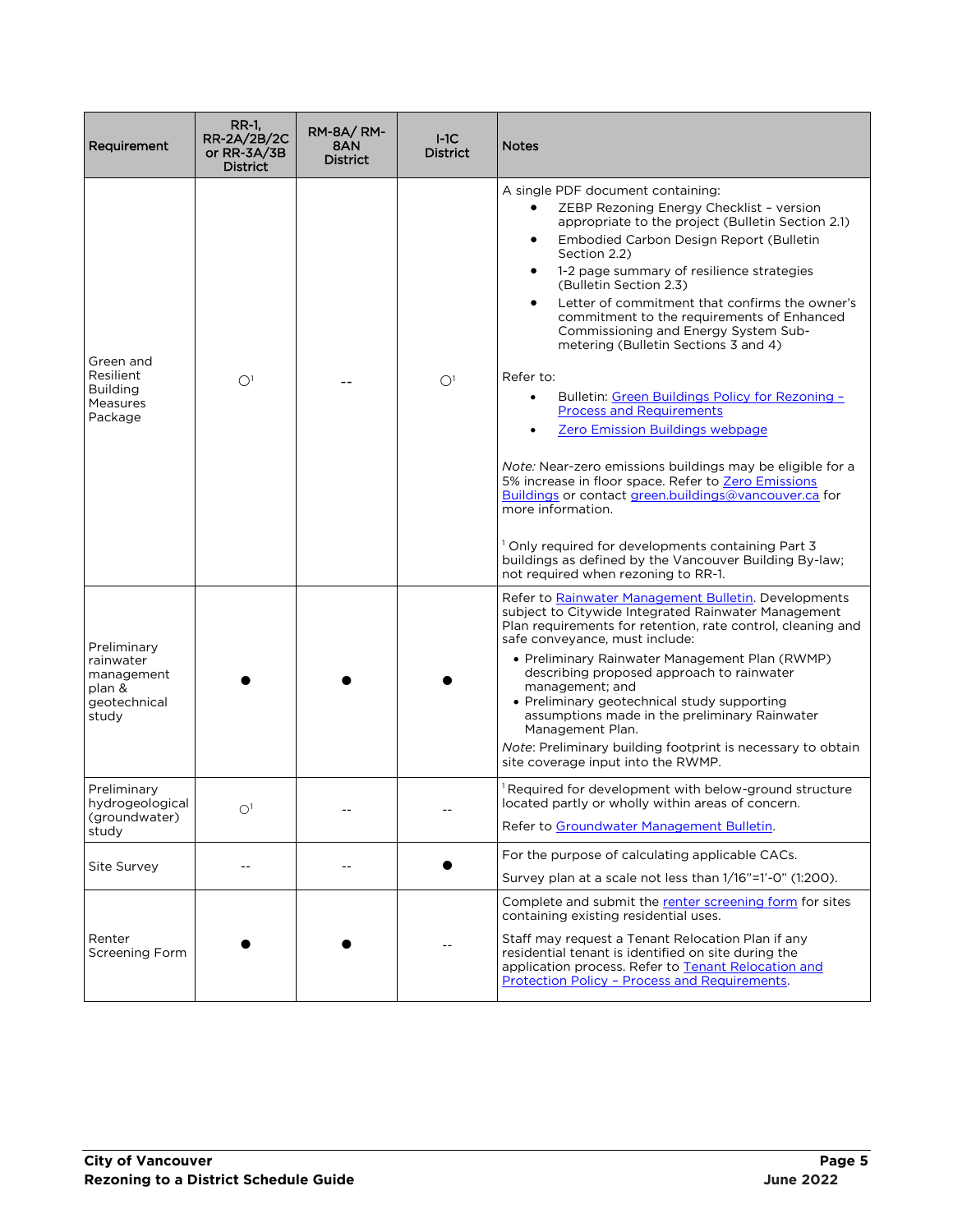| Requirement                             | RR-1.<br>RR-2A/2B/2C<br>or $RR-3A/3B$<br><b>District</b> | RM-8A/RM-<br>8AN<br><b>District</b> | $I-1C$<br><b>District</b> | <b>Notes</b>                                                                                                                                                                                                                                                                                                                                                                                                                                                                                                                                                                                                                                                                                                                                                                                                                                                                                                                                                                                                                                                                                                                                                                                                                                                                                                                                                                                      |
|-----------------------------------------|----------------------------------------------------------|-------------------------------------|---------------------------|---------------------------------------------------------------------------------------------------------------------------------------------------------------------------------------------------------------------------------------------------------------------------------------------------------------------------------------------------------------------------------------------------------------------------------------------------------------------------------------------------------------------------------------------------------------------------------------------------------------------------------------------------------------------------------------------------------------------------------------------------------------------------------------------------------------------------------------------------------------------------------------------------------------------------------------------------------------------------------------------------------------------------------------------------------------------------------------------------------------------------------------------------------------------------------------------------------------------------------------------------------------------------------------------------------------------------------------------------------------------------------------------------|
|                                         |                                                          |                                     |                           | <sup>1</sup> Only applicable to RR-2C and RR-3B                                                                                                                                                                                                                                                                                                                                                                                                                                                                                                                                                                                                                                                                                                                                                                                                                                                                                                                                                                                                                                                                                                                                                                                                                                                                                                                                                   |
| Pro forma                               | O <sup>1</sup>                                           |                                     | O <sup>2</sup>            | <sup>2</sup> Required for stratified commercial development<br>proposals or in cases where applicants are unwilling to<br>sign a non-stratification covenant, as CAC will be based<br>on a negotiated contribution (per sections 1.2(b) and<br>1.2(c)) of the Community Amenity Contributions Policy for<br>Rezonings.                                                                                                                                                                                                                                                                                                                                                                                                                                                                                                                                                                                                                                                                                                                                                                                                                                                                                                                                                                                                                                                                            |
|                                         |                                                          |                                     |                           | • Refer to Community Amenity Contributions<br><b>Implementation Procedures</b>                                                                                                                                                                                                                                                                                                                                                                                                                                                                                                                                                                                                                                                                                                                                                                                                                                                                                                                                                                                                                                                                                                                                                                                                                                                                                                                    |
|                                         |                                                          |                                     |                           | <i>Note:</i> Proposals for 100% non-strata commercial<br>developments are eligible for a CAC target rate, and do<br>not require a pro forma and cost estimate review.                                                                                                                                                                                                                                                                                                                                                                                                                                                                                                                                                                                                                                                                                                                                                                                                                                                                                                                                                                                                                                                                                                                                                                                                                             |
| QS elemental<br>cost report             |                                                          |                                     | $\circ$                   | All cost estimates to follow standard Canadian Institute of<br>Quantity Surveyors (CIQS) elemental cost format. Cover<br>letter with name of person who prepared report is<br>required.                                                                                                                                                                                                                                                                                                                                                                                                                                                                                                                                                                                                                                                                                                                                                                                                                                                                                                                                                                                                                                                                                                                                                                                                           |
|                                         |                                                          |                                     |                           | <sup>1</sup> Only applicable to RR-2C and RR-3B.                                                                                                                                                                                                                                                                                                                                                                                                                                                                                                                                                                                                                                                                                                                                                                                                                                                                                                                                                                                                                                                                                                                                                                                                                                                                                                                                                  |
| CAC offer form                          | O <sup>1</sup>                                           |                                     | $\circ$                   | Attached to Mount Pleasant Industrial Rezoning<br>Application Form (I-1C) and Secured Rental Policy (RR)<br>Application Form.                                                                                                                                                                                                                                                                                                                                                                                                                                                                                                                                                                                                                                                                                                                                                                                                                                                                                                                                                                                                                                                                                                                                                                                                                                                                     |
|                                         |                                                          |                                     |                           | Applicants are to confirm the CAC offer that accompanies<br>a rezoning application if subject to a negotiated CAC<br>process.                                                                                                                                                                                                                                                                                                                                                                                                                                                                                                                                                                                                                                                                                                                                                                                                                                                                                                                                                                                                                                                                                                                                                                                                                                                                     |
| DCL waiver<br>request form              | O <sup>1</sup>                                           | $\circ$                             |                           | <sup>1</sup> Required for RR-2C and RR-3B applications seeking a<br>DCL waiver.                                                                                                                                                                                                                                                                                                                                                                                                                                                                                                                                                                                                                                                                                                                                                                                                                                                                                                                                                                                                                                                                                                                                                                                                                                                                                                                   |
|                                         |                                                          |                                     |                           | Rezoning Planner to provide Excel spreadsheet.                                                                                                                                                                                                                                                                                                                                                                                                                                                                                                                                                                                                                                                                                                                                                                                                                                                                                                                                                                                                                                                                                                                                                                                                                                                                                                                                                    |
| Development<br>statistics &<br>drawings | O <sup>1</sup>                                           |                                     | $\circ$                   | Development statistics and drawings necessary to inform<br>pro forma and cost estimates, such as:<br>• Zoning analysis (comparison of existing and proposed<br>zoning regulations and allowances)<br>• Proposed uses<br>• Floor area: Gross and net floor area for all uses<br>• Floor space ratio (FSR): Based on net floor area (gross<br>floor area less exclusions)<br>• Floor area included in FSR: Detail specific areas that<br>are included in the FSR calculation but not saleable<br>floor area, such as circulation and above-grade<br>mechanical spaces<br>• Floor area exclusions: Detail specific exclusions<br>requested and associated floor areas, such as amenity<br>space<br>• Height: In metric and imperial, and number of storeys<br>• Parking summary: Provide Parking By-law<br>requirements and proposed parking for vehicle<br>parking, loading and bicycle spaces<br>• Site plan: Show the siting of all buildings and the<br>location of pedestrian and vehicular access and<br>circulation; site plan extent to include adjacent<br>roadways<br>• Floor plans: Provide all levels including underground<br>parking<br>Note: Additional development information may be<br>requested during application process.<br><sup>1</sup> In certain cases for RR-2C and RR-3B, some development<br>statistics and drawings may be requested during the<br>application process. |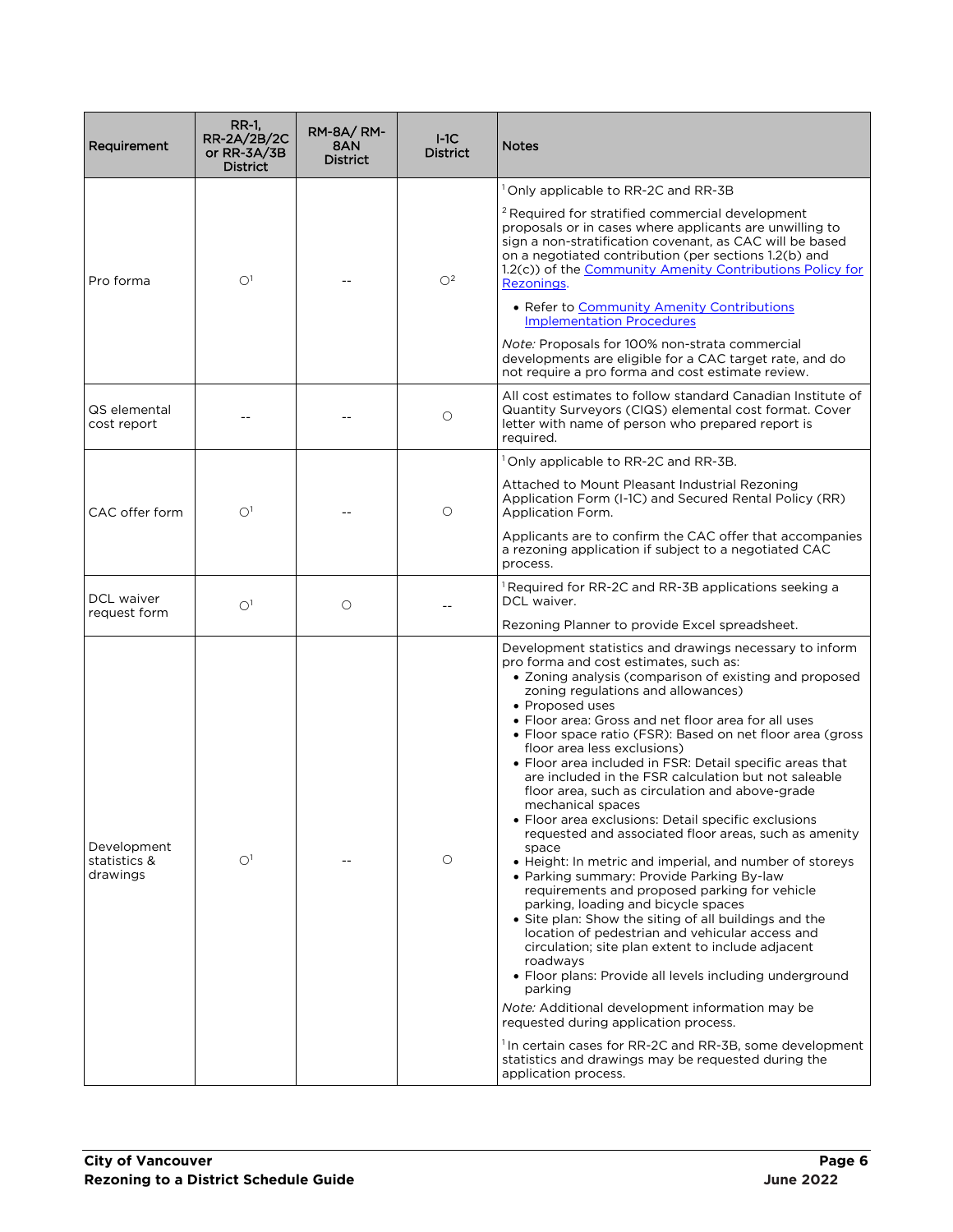| Requirement                                                    | RR-1.<br>RR-2A/2B/2C<br>or $RR-3A/3B$<br><b>District</b> | RM-8A/RM-<br>8AN<br><b>District</b> | $I-1C$<br><b>District</b> | <b>Notes</b>                                                                                                                                                                                                                                                                                                                                                                                                |
|----------------------------------------------------------------|----------------------------------------------------------|-------------------------------------|---------------------------|-------------------------------------------------------------------------------------------------------------------------------------------------------------------------------------------------------------------------------------------------------------------------------------------------------------------------------------------------------------------------------------------------------------|
| Transportation<br>Assessment and<br>Management<br>Study (TAMS) | $\cap$                                                   |                                     | О                         | Required for applications where existing transportation<br>infrastructure may be impacted; typically based on project<br>scale.<br>Refer to Transportation Assessment and Management<br><b>Study Guidelines for Consultants.</b><br><sup>1</sup> Applications on larger sites (e.g. a full block face) and<br>where non-residential uses would be included (RR-3A/3B)<br>are more likely to require a TAMS. |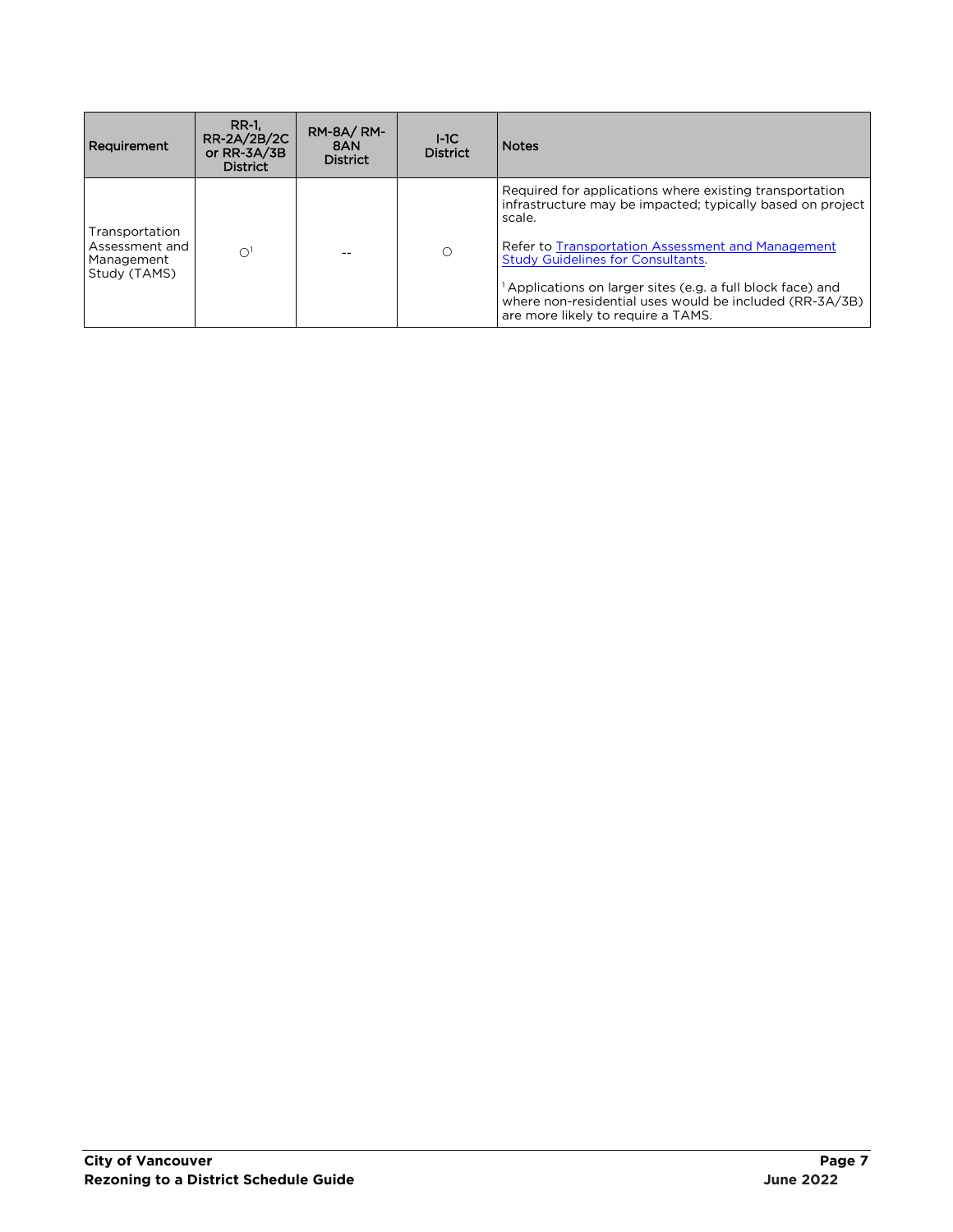## Rezoning Conditions

Your rezoning planner will provide you with draft rezoning conditions during the review process. At that time, applicants must review the legal conditions carefully and agree to them in principle before the rezoning report is finalized.

Approval of a rezoning at public hearing legally obligates the developer to meet the rezoning conditions if they wish to develop under the new zone. The most significant sections of the rezoning conditions may include:

#### 1 Infrastructure Upgrades

The conditions will include the scope of infrastructure upgrades associated with the rezoning. A cost estimate of the sewer servicing upgrades will be attached to the rezoning conditions. Additional costs associated with standard Development Permit conditions will be provided at the development permit stage.

#### 2 Public Realm

Rezoning conditions will include the scope of any public realm improvements in the area associated with the rezoning. This may include (but not be limited to) dedications of land for road or lane widening, including for any established building lines; or provision of a statutory right of way (SRW) for sidewalk and boulevard improvements, particularly on properties located along arterial streets.

#### 3 Community Amenity Contribution

Community Amenity Contributions (CACs) are voluntary contributions toward public benefits that are offered by applicants as in-kind or cash contributions when Council grants additional development rights through the enactment of rezonings. All CACs are negotiated between the applicant and the City (on behalf of Council) with Council as the approving authority, and are secured as conditions of by-law enactment.

#### 3.1 Rezoning to RR-1, RR-2A/2B/2C or RR-3A/B Districts

 Applications for rezoning to RR-1, RR-2A, RR-2B or RR-3A are exempt from CACs as per 8.2(e) of the Community Amenity Contributions Policy for Rezonings.

Applications to the RR-2C and RR-3B districts are not exempt from CACs and will be subject to pro forma review. These districts include a requirement for a minimum of 20% of the residential floor area to be permanently secured as below-market rental housing, and in most cases that will mean no additional CAC will be expected. If a CAC is negotiated, in most cases securing an increased below-market rental component will be preferred to a cash payment.

#### 3.2 Rezoning to RM-8A and RM-8AN Districts

Applications for rezoning to the RM-8A and RM-8AN districts are exempt from CACs as per 8.2(c) of the Community Amenity Contributions Policy for Rezonings. The districts schedule includes provisions for "affordable housing shares" and/or "amenity shares" referred to as [Density Bonus Zones.](https://vancouver.ca/files/cov/density-bonus-zoning-bulletin.pdf) Payment of the density bonus zoning contribution is a condition of Building Permit issuance.

#### 3.3 Rezoning to I-1C District

CACs for applications for rezoning to the I-1C district will be determined by a target contribution (i.e. Rest of Metro Core Commercial Linkage Target) if the proposal is for a 100% non-strata commercial development. For proposals that are not 100% non-strata commercial, the CAC will be negotiated. CACs will be secured as a condition of by-law enactment and a non-stratification covenant (to prohibit the separate sale and strata subdivision of the property) would apply if a target contribution is used to determine the CAC. Cash CACs must be paid prior to by-law enactment.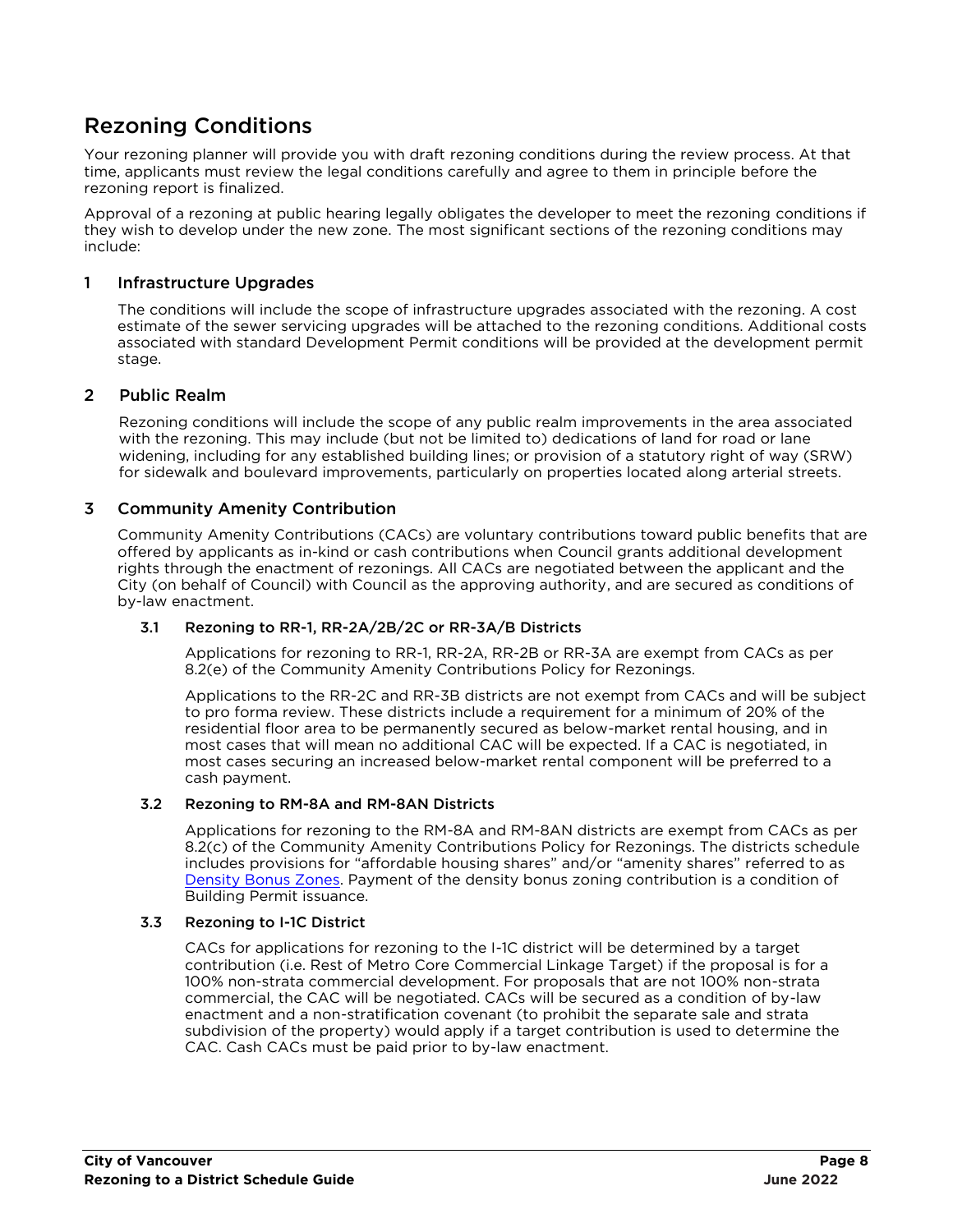#### 4 Housing

#### 4.1 Tenant Relocation

If there are eligible tenants that reside on the site, the [Tenant Relocation and Protection](https://guidelines.vancouver.ca/policy-tenant-relocation-protection-for-rezonings.pdf)  [Policy](https://guidelines.vancouver.ca/policy-tenant-relocation-protection-for-rezonings.pdf) will apply and rezoning conditions will be included requiring the applicant to prepare a Tenant Relocation Plan and other agreements upon later Development Permit, Demolition Permit, and Occupancy Permit stages.

Refer to [Tenant Relocation and Protection Policy](https://vancouver.ca/files/cov/tenant-relocation-and-protection-policy-process-and-requirements.pdf) – Process and Requirements

#### 4.2 Housing Agreement

If rental tenure is proposed, a Housing Agreement (pursuant to section 565.2 of the Vancouver Charter) will form a part of the rezoning conditions. A Housing Agreement, and any other legal mechanism deemed necessary by the Director of Legal Services and the Director of Planning, will secure the rental units for a term of 60 years or the life of the building, whichever is greater. Where applicable (including for RR-2C and RR-3B applications and projects seeking a DCL waiver), requirements regarding starting rents, rent increases, and operation of any below-market rental units will also be secured through a Housing Agreement.

• Refer to [Rental Incentive Programs Bulletin](https://bylaws.vancouver.ca/bulletin/bulletin-rental-incentive-programs.pdf)

#### 5 Green Buildings Policy for Rezoning

All rezoning applications are subject to the Green Buildings Policy for Rezoning. The rezoning conditions will include a condition of approval that will commit the applicant to meet the requirements of the Green Buildings Policy for Rezoning.

All rezoning applications considered under the Secured Rental Policy are required to employ zero emissions heating and hot water systems, achieving a greenhouse gas intensity (GHGI) of 3 kg/m<sup>2</sup> or less.

Refer to [Green Buildings Policy for Rezoning](https://bylaws.vancouver.ca/Bulletin/bulletin-green-buildings-policy-for-rezoning.pdf) – Process and Requirements

#### 6 Public Art Provisions

The [Public Art Policy for Rezoned Developments](https://vancouver.ca/files/cov/public-art-policy-and-procedures-for-rezoned-developments.pdf) requires that rezoning applications with a floor area of 9,290 sq. m (100,000 sq. ft.) or greater make a public art contribution by electing to provide onsite artwork or cash-in-lieu (at 80% of the public art budget). If applicable, a legal agreement will be required to be registered on title to specify and define all obligations with respect to the elected option.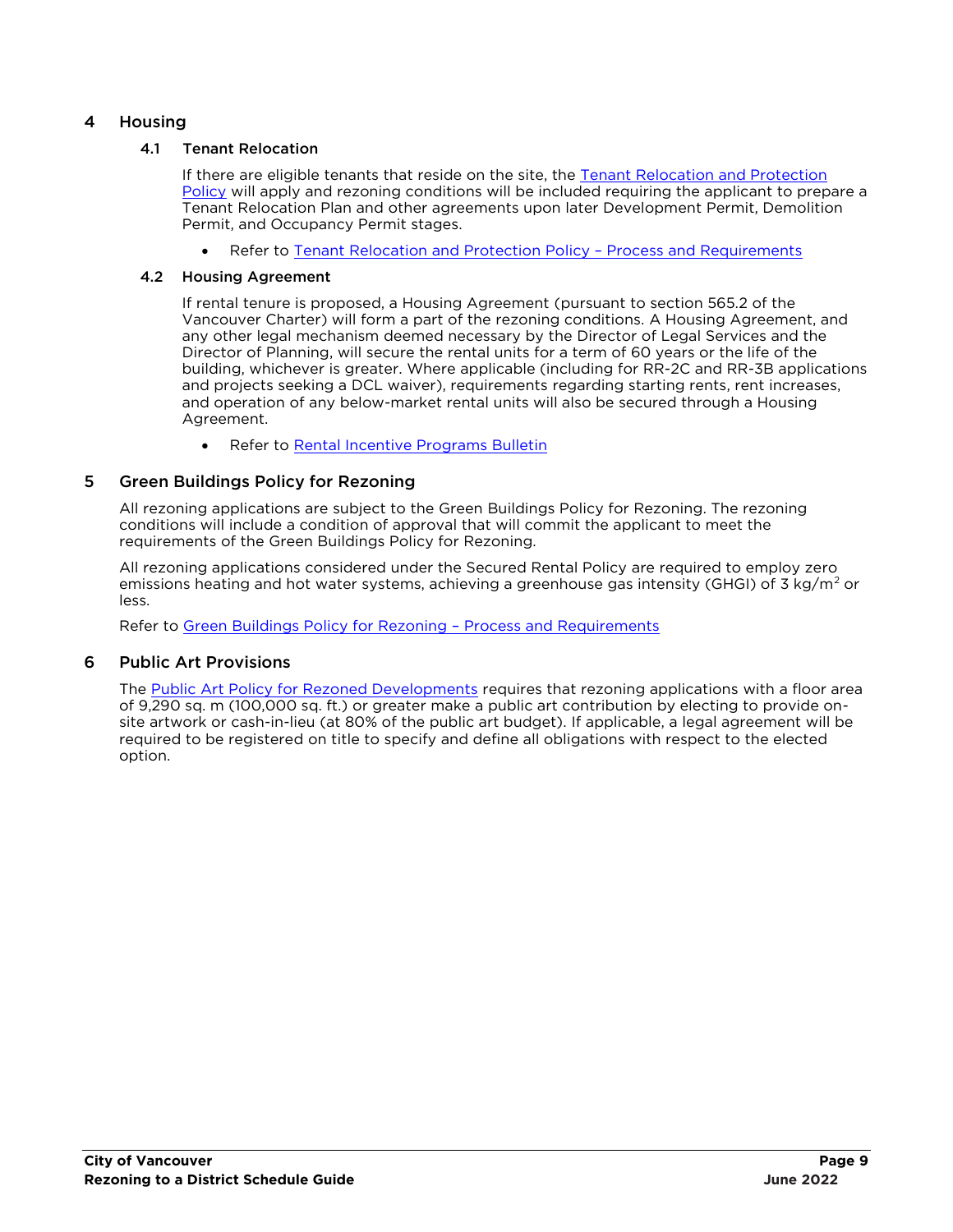## Development Permit Application Process

#### 1 Development Permit Pre-application Advice

All proposals will need to comply with the regulations of the applicable district schedule and respond to the associated guidelines.

For development permit submission requirements, visit [building and renovating forms, checklists](https://vancouver.ca/home-property-development/application-forms-and-checklists.aspx) and [bulletins.](https://vancouver.ca/home-property-development/application-forms-and-checklists.aspx)

#### 2 Development Permit Application Submission

Council approval of the rezoning at a public hearing must occur prior to submitting an application for a development permit. Some submission requirements may require additional time to prepare.

#### 2.1 Submission Requirements

To begin preparing for a development permit application, review the [development permit](https://vancouver.ca/home-property-development/application-forms-and-checklists.aspx)  [checklists](https://vancouver.ca/home-property-development/application-forms-and-checklists.aspx) .

#### 2.2 Advance Preparation of Certain Requirements

#### Transportation Demand Management

Parking, loading and bicycle spaces must be provided and maintained according to the provisions of the Vancouver Parking By-law and will be reviewed at time of the development permit application when proposal drawings are submitted.

A Transportation Demand Management (TDM) Plan may be utilized to achieve parking reductions by managing traffic and parking demands and enhancing the effectiveness of non-personal vehicle transportation.

Refer to [Transportation Demand Management for Developments in Vancouver.](https://vancouver.ca/files/cov/transportation-demand-management-for-developments-in-vancouver.pdf)

For applications to RR-1, RR-2A/2B/2C and RR-3A/3B, also refer to the Residential Rental [District Schedules Design Guidelines](https://guidelines.vancouver.ca/guidelines-rr-districts.pdf)

#### Building grades

Applicants are advised to request Building Grades from the City's Engineering Department prior to submission of any development permit application.

Refer to [Building Grades webpage](https://vancouver.ca/home-property-development/building-grades-for-sidewalk-and-street-elevation.aspx)

#### **Acoustics**

Noise levels in dwelling units in will be subject to maximum limits. Evidence will be required with a development permit application in the form of a report and recommendations prepared by persons trained in acoustics and current techniques of noise measurement, demonstrating that the noise levels in those portions of the dwelling units listed below shall not exceed the noise levels expressed in decibels set opposite such portions of the dwelling units. For this purpose, the noise level is the A-weighted 24-hour equivalent (Leq) sound level and will be defined simply as the noise level in decibels.

| Portions of dwelling units       | Noise levels (Decibels) |
|----------------------------------|-------------------------|
| bedrooms                         | .35                     |
| living, dining, recreation rooms | 40                      |
| kitchen, bathrooms, hallways     | 45                      |